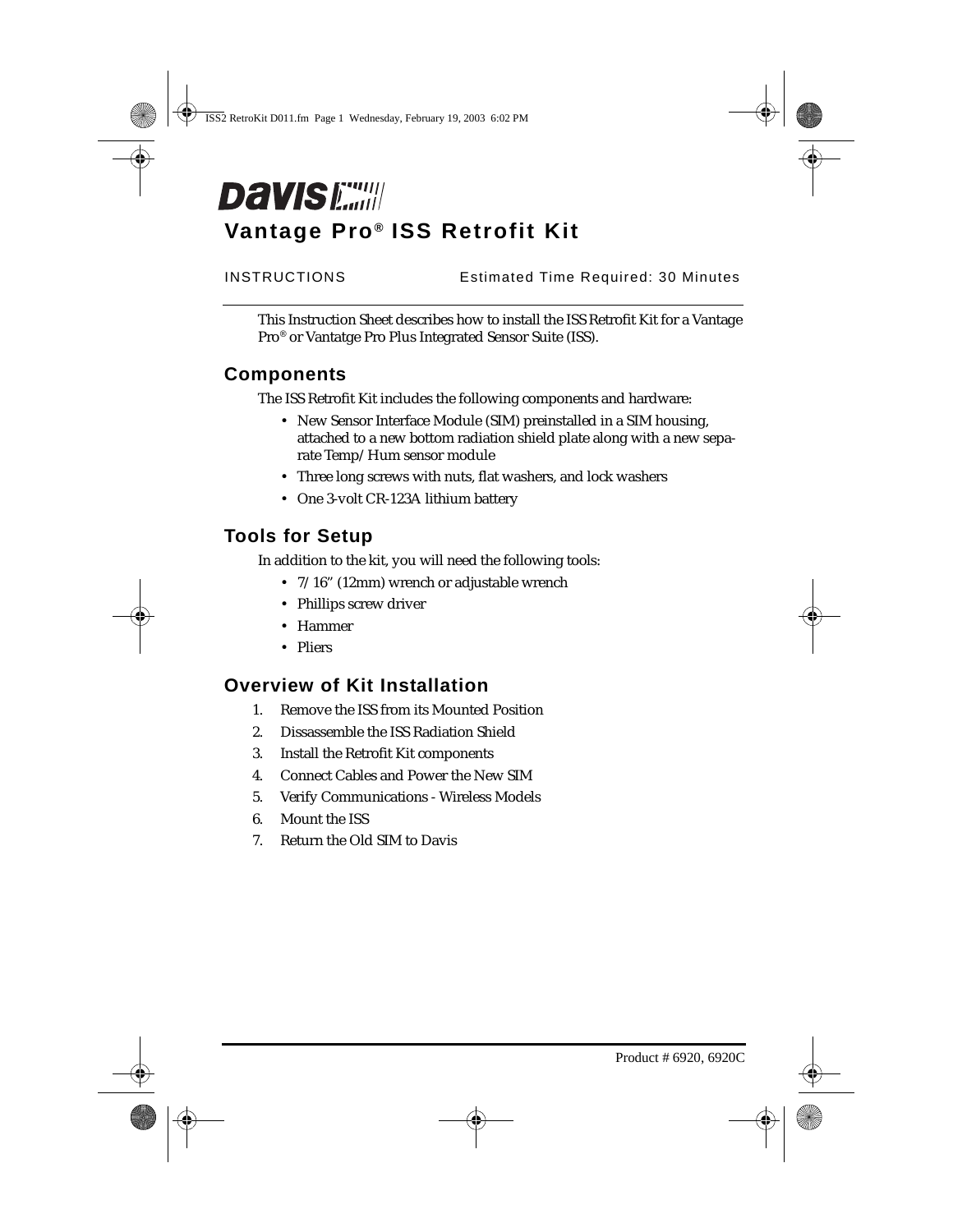# **Remove the ISS from its Mounted Position**

In order to take down your ISS you will first need to disconnect the anemometer cable. If you have a Cabled Vantage Pro station, you will also need to disconnect the console cable from the ISS.

#### **CAUTION:**Please work on your Vantage Pro ISS in a safe place.

- 1. At your Vantage Pro console, press and hold the DONE key and then press the "-" (down arrow) key to put the console in Setup Mode. This will prevent the reception of erroneous rain counts from the rain collector.
- 2. At the ISS, remove and discard the three (3) wing nuts from the bottom of the radiation shield. 3. Remove the three (3) bottom plates from the shield. 4. Set aside the two open (middle) plates. 5. Discard the bottom closed plate. 6. Disconnect the WIND sensor (anemometer) cable. 7. Cabled Stations Only: Disconnect the Console cable from the SIM. 8. You can now remove the ISS from it's mounted position. Move it to a safe place to install the kit components. **Open Plate (Save this plate) Open Plate (Save this plate) Bottom Closed Plate (Discard this plate) #8 Wing Nut #8 Lock Washer #8 Flat Washer Antenna Deployment Hole (Wireless only) Sensor Interface Module (SIM) Rain Collector Base Antenna Top Closed Plate (Save this plate)**

Opening the Radiation Shield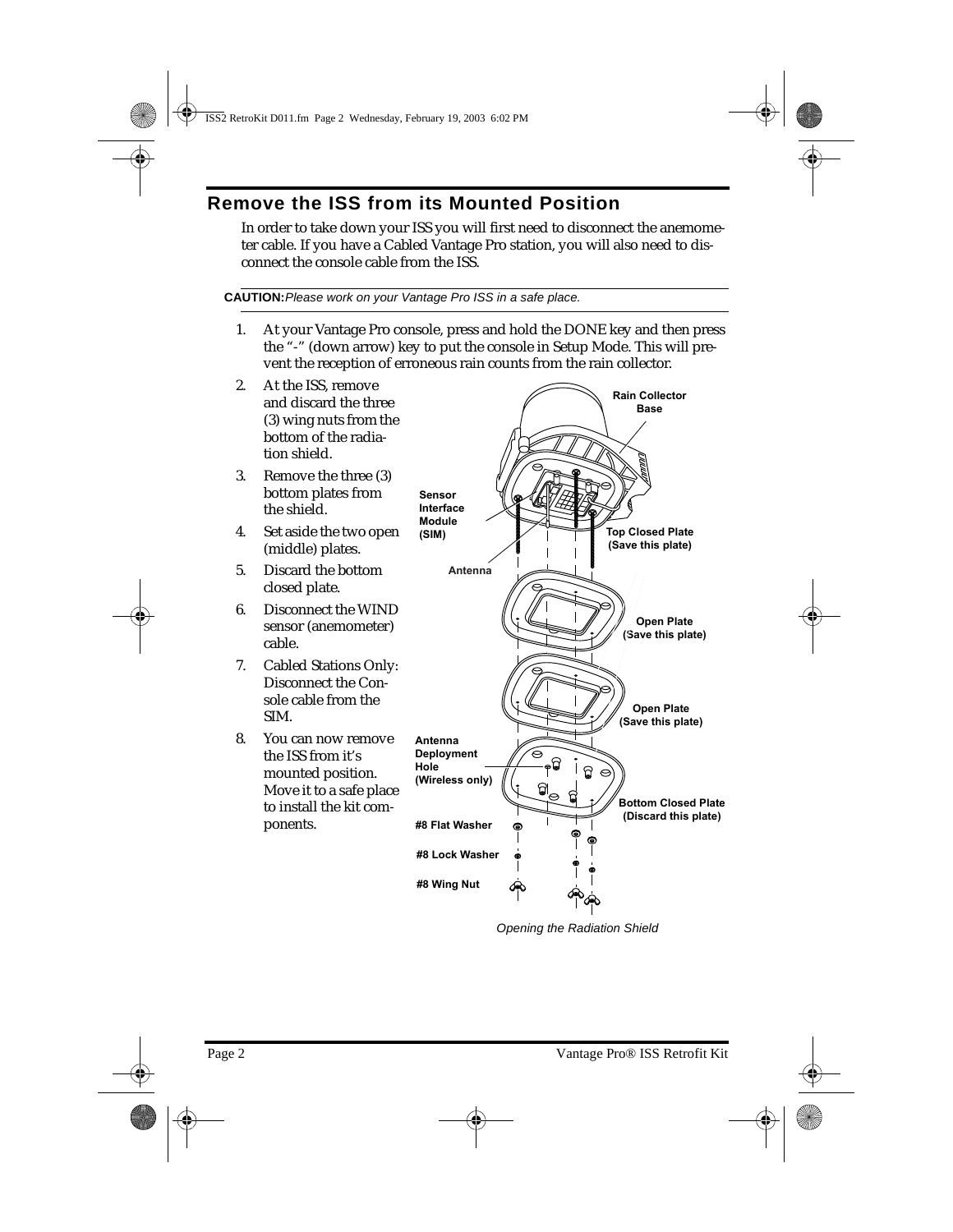# **Dissassemble the ISS Radiation Shield**

**Note:**We recommend using a workbench or equivalent flat surface for the following procedures.

- 1. With the rain collector cone in place, turn the ISS over so it rests on the top of the cone.
- 2. Disconnect the rain collector cable and (if present) the solar panel cable, and the SUN (solar radiation) and UV sensor cables.



- 3. The SIM transmitter board, dust cover, and small rear cover plate (not shown) are attached to the top radiation shield plate by 4 screws. Unscrew these screws and remove the front dust cover along with the SIM and the rear cover plate.
- 4. Make a note of the transmitter ID switch settings. You will use these settings in the new replacement SIM.

| <b>Switch Position</b> |  |            |
|------------------------|--|------------|
| <b>Switch Setting</b>  |  | <b>OFF</b> |

5. Remove the battery from the circuit board and set all ID code positions ON. With all the transmitter ID switches set to ON, the power stored in the old SIM's super capacitor should dissipate within one hour.

**Note:***Setting the #1, 2 and 3 ID switches to ON will set your transmitter ID to "8". Setting the #4 ID switch will turn on the ISS test mode. Set the #1, 2 and 3 switches differently if you are using Station 8 in your weather station. Refer to Appendix A."Wireless Transmitter Settings" in your ISS Installation Manual for more information.*

6. Save the battery as a back-up and set aside the SIM board for return to Davis.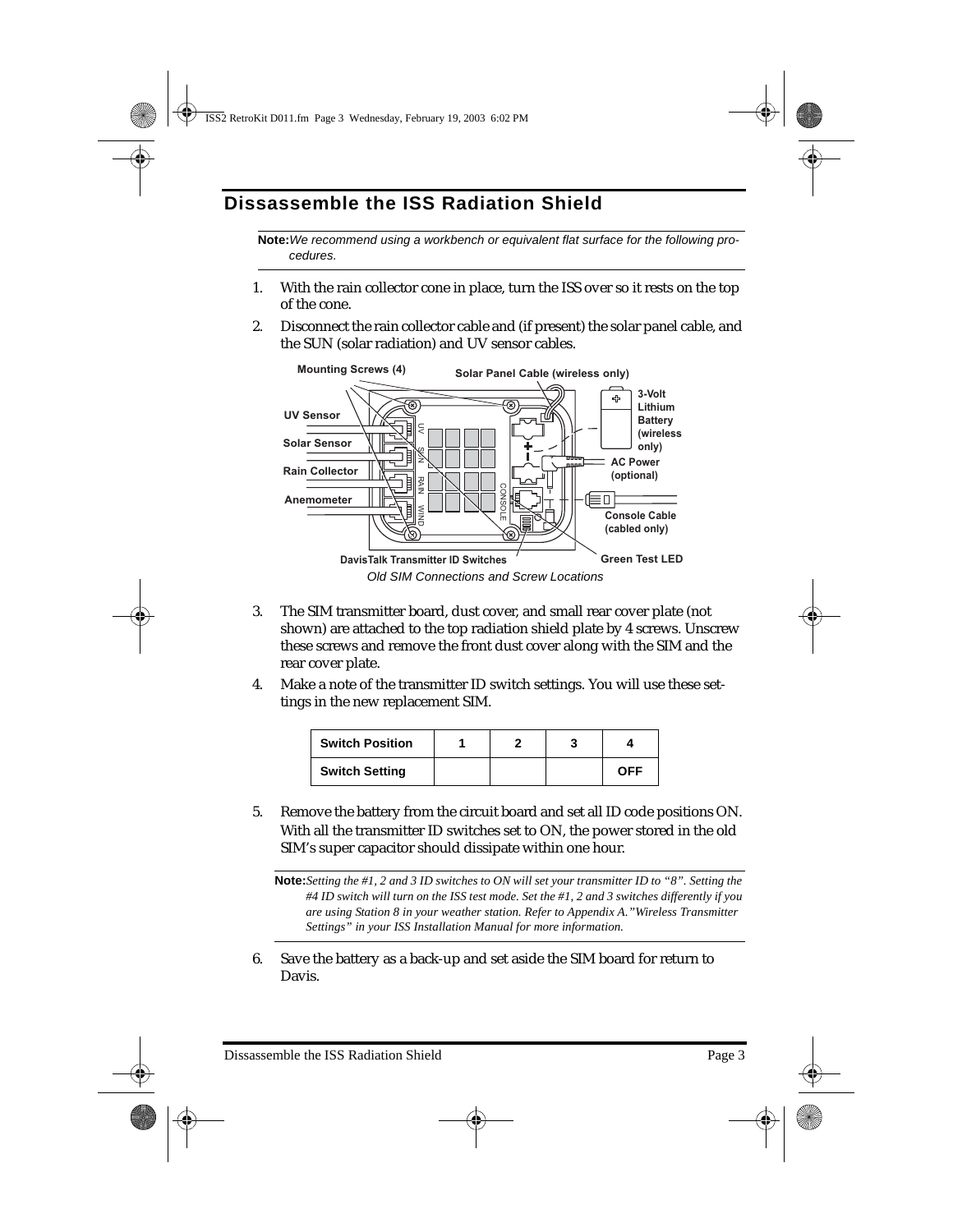- 7. Hammer the three (3) long radiation shield screws down into the base. The screws should move fairly easily with light taps from a hammer.
- 8. Remove the rain collector cone.



9. Pull the top closed radiation shield plate off or use pliers to hold the pushnuts while you unscrew the screws, then discard the old screws, push-nuts and washers.



**Remove push nuts from the 3 long screws, then remove the screws.**

10. Save the top closed radiation shield plate for later use.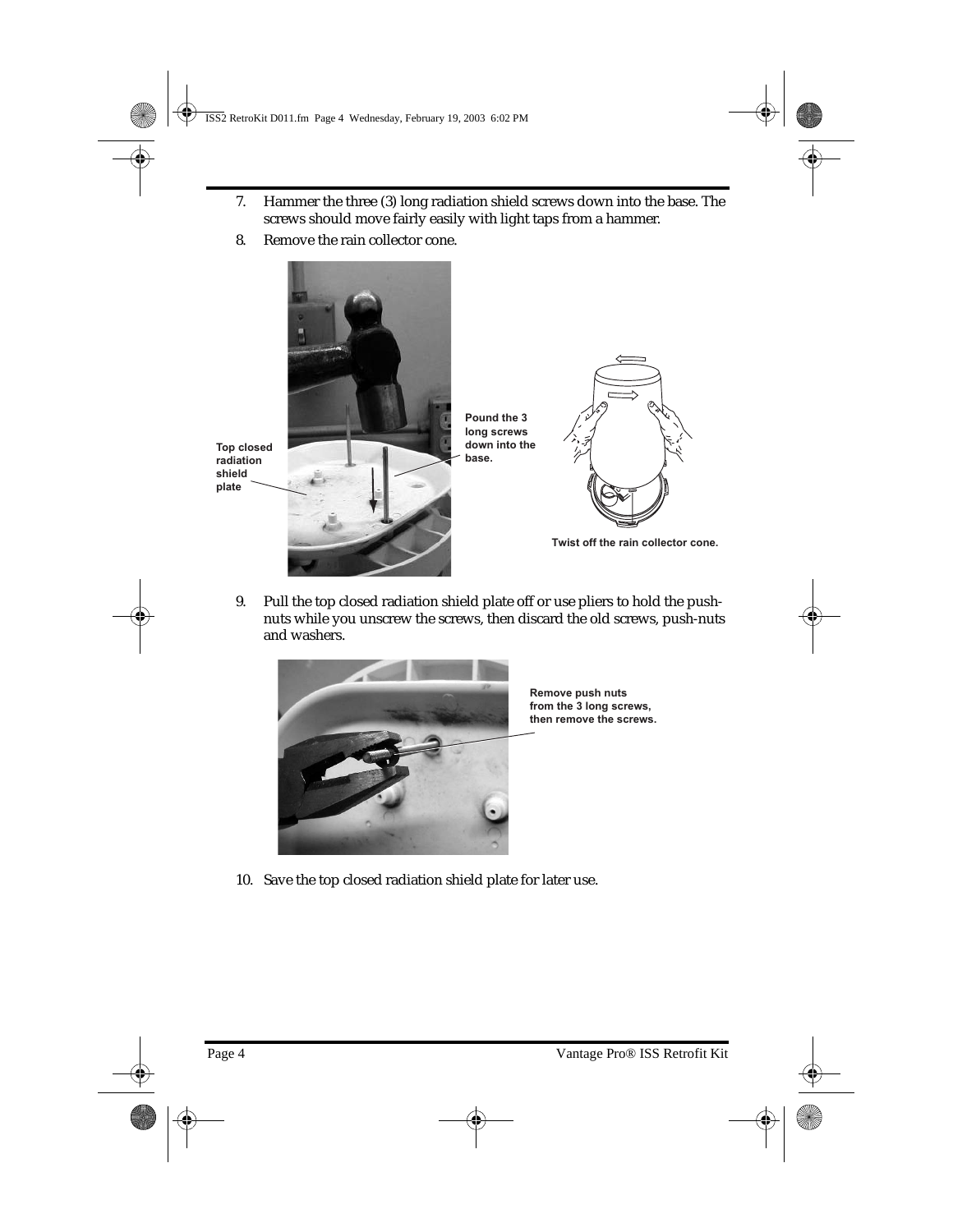# **Install the Retrofit Kit Components**

- 1. Open the SIM housing cover. Note the "S-loop" in which the TEMP-HUM cable is formed.
- 2. Disconnect the TEMP-HUM cable and close the SIM housing cover.



- 3. Place the new SIM housing, radiation sensor plate and Temp/Hum sensor assembly on the work surface with the SIM housing on the bottom.
- 4. Place the two open plates on the Assembly, feeding the TEMP-HUM cable through the opening in the plates. Be sure that the three screw holes line up.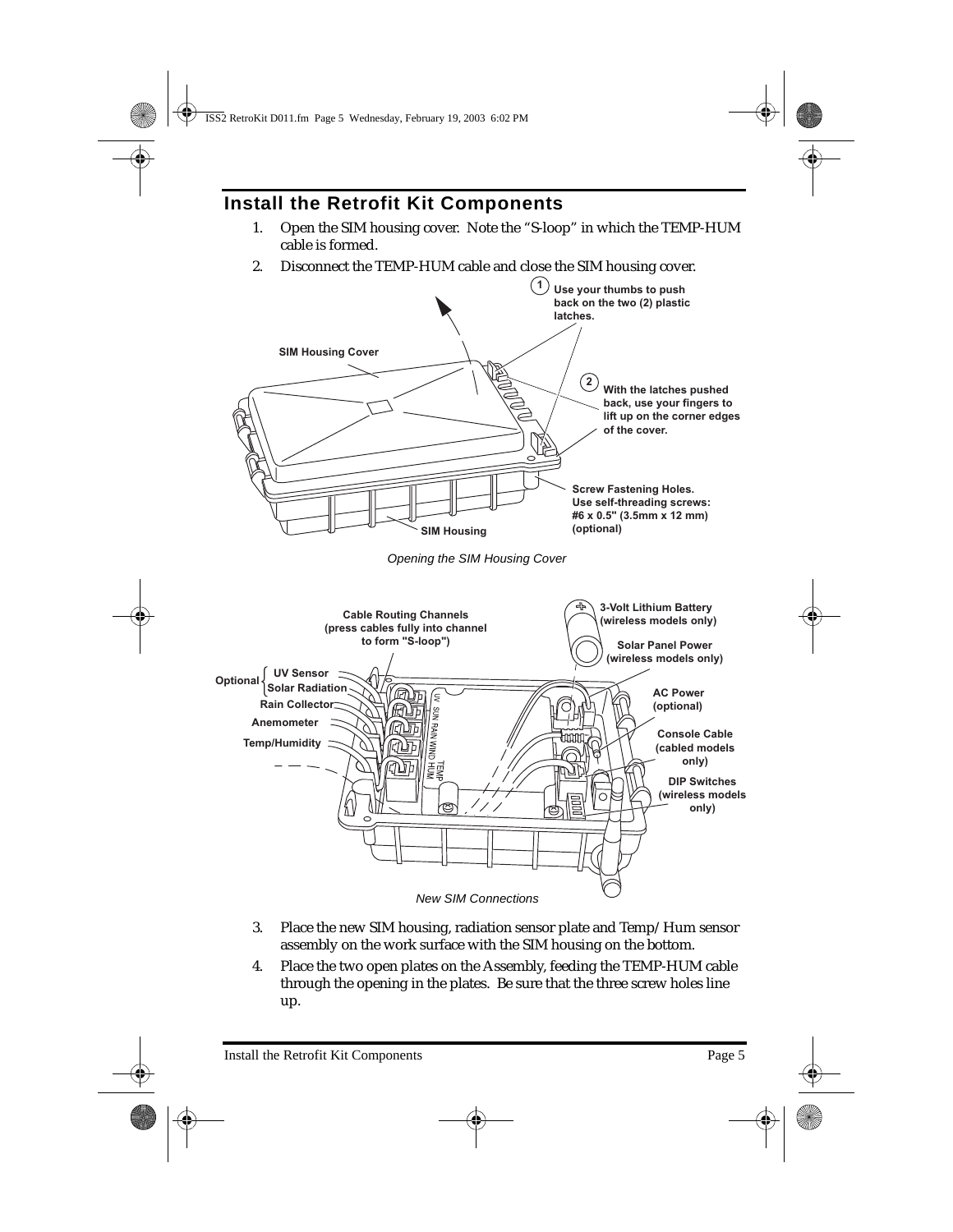- 5. Place the top closed radiation shield plate that you saved during disassembly on top of the stack. The TEMP-HUM cable should exit between the upper of the two open plates and the top closed plate, in the direction towards the SIM housing cable channels.
- 6. Holding the rain collector base above the stack of plates, place



the SOLAR PANEL cable, if present, across the top of the plates so that it runs between the top plate and the base, and from the front to back of the base).

- 7. Place the rain collector base down on top of the stack of plates.
- 8. Insert the 3 screws, with lock washers and flat washers, through the rain collector base and radiation shield plates into the threaded inserts in the bottom plate (see figure). Use the screws to fasten the radiation shield to the base.
- 9. Install the Rain Collector cone.

# **Connect Cables and Power the New Sim**

- 1. Turn the assembly upside-down(SIM housing on top) and open the SIM housing cover.
- 2. Plug in the TEMP-HUM sensor and the RAIN cable, and if present, plug in the solar panel power cable and the SUN and UV sensor cables.

**Note:***Be sure to push the cables deep into the cable channels to form S-loops (see figure).* 

- 3. Wireless Models Only: Install the battery. Be careful to observe the battery polarity markings on the battery holder.
- 4. Wireless Models Only: Set the transmitter ID code to match the settings used on the old SIM.

**Note:**Make sure the transmitter DIP switch #4 on the new SIM is in the OFF position.

5. Close the SIM housing cover.

# **Verify Communications - Wireless Models**

- 1. If your console is in Setup Mode, you will need to exit Setup Mode to perform this test. You can exit Setup Mode by pressing and holding the DONE key.
- 2. Press and hold the TEMP key and then press TIME key on the console to display the Diagnostic Screen.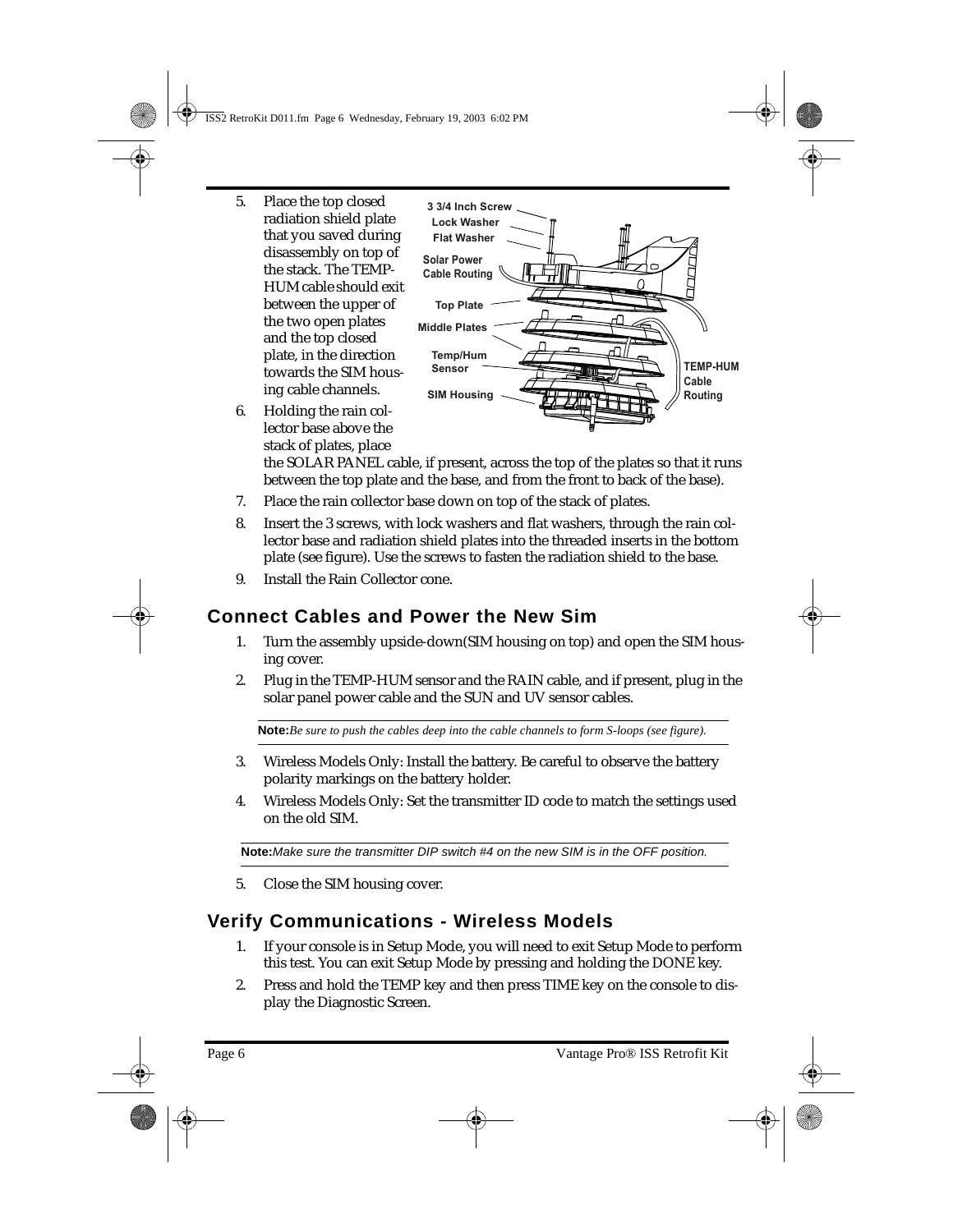- 3. Press the 2nd key then press and hold the CLEAR key until all transmission diagnostic counters are reset to zero.
- 4. View the Percentage of Packets Received, #5 in the illustration below, to verify communication with the ISS.



- 5. If you are not receiving data from the ISS, check that the battery was installed correctly and that the transmitter ID switches are set correctly. If you are still not receiving data please contact Davis Technical Support.
- 6. If you are successfully receiving data, press and hold the DONE key and then press the "-" (down arrow) key to put the console back into Setup Mode. This will prevent the reception of erroneous rain counts from the rain collector while you mount the ISS.

### **Mount the ISS**

- 1. Mount the ISS in its previous location.
- 2. All Stations: Plug the WIND sensor cable into the SIM.
- 3. Cabled Stations Only: Plug the Console cable into the SIM.
- 4. Close the SIM housing cover.

**Note:***If desired, you can more securely fasten the SIM housing cover by using self-threading screws in the holes provided for that purpose. See the SIM Housing Cover illustration for details.*

- 5. At your Vantage Pro console: Press and hold the DONE key on the console to exit Setup Mode.
- 6. Cabled Models Only: Verify the reception of data from the ISS at your Vantage Pro console. If you are not receiving weather data at the console double-check the console cable connections.

# **Return the Old SIM to Davis**

- 1. Return the old SIM in the ISS Retrofit Kit shipping box.
- 2. Include the shipping paperwork you received with the Retrofit Kit.

**Note:***Wireless Models Only: Please be sure to remove the battery before shipping the old SIM.*